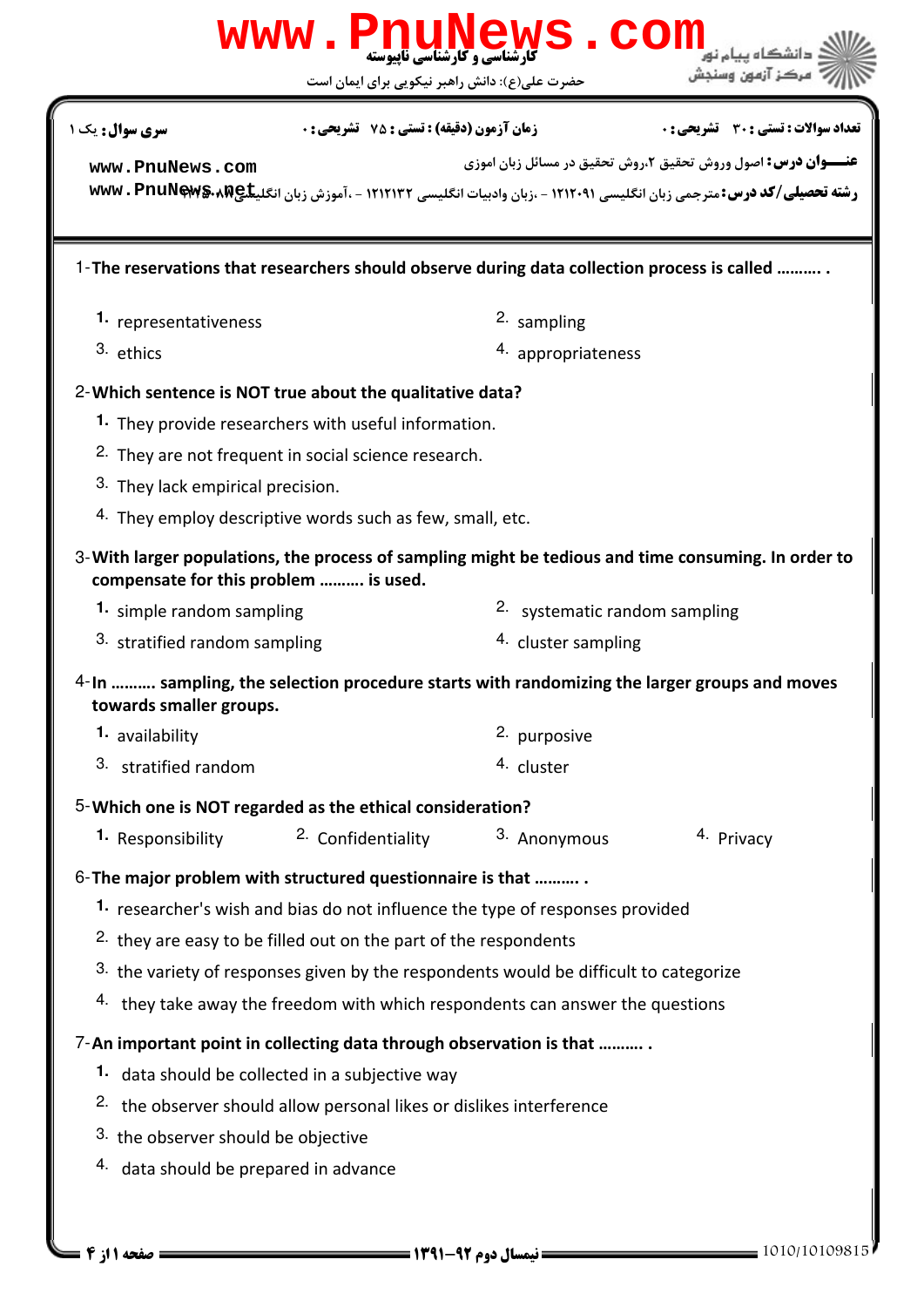|                                                      |                                | <b>گارشناسی و کارشناسی نابیوسته</b><br>حضرت علی(ع): دانش راهبر نیکویی برای ایمان است                            | COI<br>مركز آزمون وسنجش                                                                                                                                                                                  |  |  |
|------------------------------------------------------|--------------------------------|-----------------------------------------------------------------------------------------------------------------|----------------------------------------------------------------------------------------------------------------------------------------------------------------------------------------------------------|--|--|
| <b>سری سوال :</b> یک ۱                               |                                | <b>زمان آزمون (دقیقه) : تستی : 75 ٪ تشریحی : 0</b>                                                              | <b>تعداد سوالات : تستی : 30 ٪ تشریحی : 0</b>                                                                                                                                                             |  |  |
| www.PnuNews.com                                      |                                |                                                                                                                 | <b>عنـــوان درس:</b> اصول وروش تحقیق ۲،روش تحقیق در مسائل زبان اموزی<br>رشته تحصیلی/کد درس: مترجمی زبان انگلیسی ۱۲۱۲۰۹۱ - ،زبان وادبیات انگلیسی ۱۲۱۲۱۳۲ - ،آموزش زبان انگلی <del>تا&amp;wwv . PnuN</del> |  |  |
| questions.                                           |                                | 8-One of the advantages of  is that responses can lead to new and probably more revealing                       |                                                                                                                                                                                                          |  |  |
| 1. unstructured interview                            |                                | <sup>2.</sup> indirect observation                                                                              |                                                                                                                                                                                                          |  |  |
|                                                      | 3. closed questionnaire        |                                                                                                                 | 4. indirect questionnaire                                                                                                                                                                                |  |  |
| provide accurate information.                        |                                |                                                                                                                 | $9$ -One problem with the $$ is with the validity of the responses, i.e., some respondents may not                                                                                                       |  |  |
| 1. unstructured interview                            |                                |                                                                                                                 | <sup>2.</sup> direct observation                                                                                                                                                                         |  |  |
| 3. open-ended questionnaire                          |                                | 4. tests                                                                                                        |                                                                                                                                                                                                          |  |  |
| called  .                                            |                                | 10-The extent to which a test can predict how well an individual will perform in a future situation is          |                                                                                                                                                                                                          |  |  |
| 1. content validity                                  |                                |                                                                                                                 | 2. predictive validity                                                                                                                                                                                   |  |  |
|                                                      | 3. construct validity          |                                                                                                                 | 4. concurrent validity                                                                                                                                                                                   |  |  |
| that rank.                                           |                                | 11-The data is called  when the subjects or responses are ranked in some way and coded for                      |                                                                                                                                                                                                          |  |  |
| 1. ordinal                                           | 2. nominal                     | 3. ratio                                                                                                        | 4. interval                                                                                                                                                                                              |  |  |
|                                                      | account, the outcome is called | 12-When the number of absolute frequency is adjusted by taking the total number of scores into                  |                                                                                                                                                                                                          |  |  |
| <sup>1.</sup> percentage                             |                                | 2. proportion                                                                                                   |                                                                                                                                                                                                          |  |  |
|                                                      | 3. cumulative frequency        |                                                                                                                 | 4. relative cumulative frequency                                                                                                                                                                         |  |  |
| 13-The distribution is called negatively skewed when |                                |                                                                                                                 |                                                                                                                                                                                                          |  |  |
| skewed.                                              |                                | 1. the peak of the distribution falls toward the left side and few high scores makes the distribution           |                                                                                                                                                                                                          |  |  |
| skewed.                                              |                                | <sup>2.</sup> the peak of the distribution falls toward the left side and few low scores makes the distribution |                                                                                                                                                                                                          |  |  |
| distribution skewed.                                 |                                | 3. the peak of the distribution falls toward the right side and the few low scores makes the                    |                                                                                                                                                                                                          |  |  |
| distribution skewed.                                 |                                | 4. the peak of the distribution falls toward the right side and the few high scores makes the                   |                                                                                                                                                                                                          |  |  |
| this point is                                        |                                | 14-The mean is the point in a distribution that the algebraic sum of the differences of all scores from         |                                                                                                                                                                                                          |  |  |
| $1. -1$                                              | $2. +1$                        | 3. $\pm 1$                                                                                                      | 4. $\theta$                                                                                                                                                                                              |  |  |
| صفحه 2 از 4 =                                        |                                | <b>= نیمسال دوم ۹۲-۱۳۹۱ <del>-----</del></b>                                                                    | $= 1010/10109815$                                                                                                                                                                                        |  |  |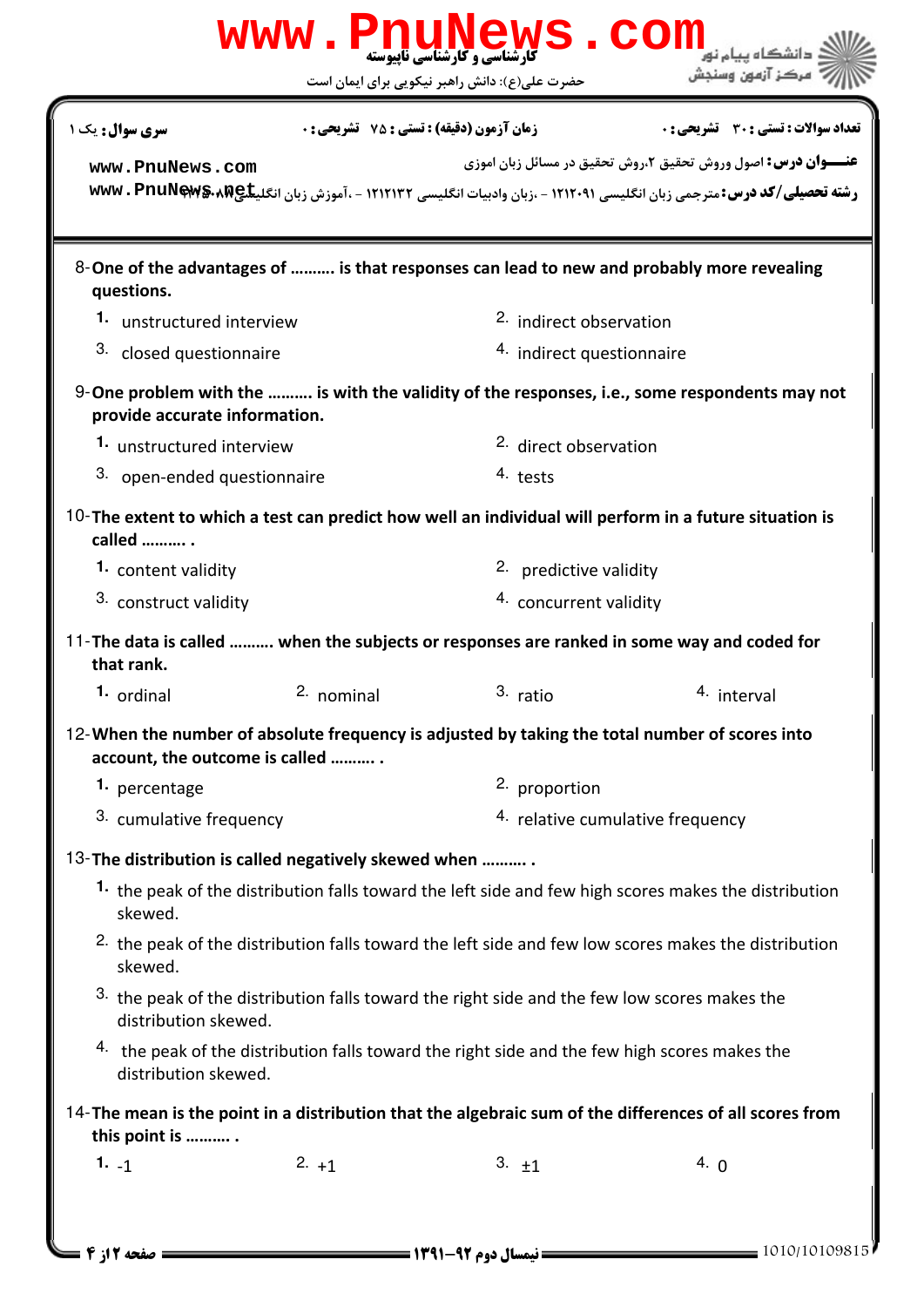|                                                                                                                                                         | <b>WWW.PNUI</b>                                    | <b>گارشناسی و کارشناسی ناپیوسته</b><br>حضرت علی(ع): دانش راهبر نیکویی برای ایمان است                                                                                                                                                                                            | COM<br>مركز آزمون وسنجش                                                                                                                                                                  |  |  |
|---------------------------------------------------------------------------------------------------------------------------------------------------------|----------------------------------------------------|---------------------------------------------------------------------------------------------------------------------------------------------------------------------------------------------------------------------------------------------------------------------------------|------------------------------------------------------------------------------------------------------------------------------------------------------------------------------------------|--|--|
| <b>سری سوال :</b> یک ۱                                                                                                                                  | <b>زمان آزمون (دقیقه) : تستی : 75 ٪ تشریحی : 0</b> |                                                                                                                                                                                                                                                                                 | <b>تعداد سوالات : تستی : 30 ٪ تشریحی : 0</b>                                                                                                                                             |  |  |
| www.PnuNews.com                                                                                                                                         |                                                    |                                                                                                                                                                                                                                                                                 | <b>عنـــوان درس:</b> اصول وروش تحقیق ۲،روش تحقیق در مسائل زبان اموزی<br>رشته تحصیلی/کد درس: مترجمی زبان انگلیسی ۱۲۱۲۰۹۱ - ،زبان وادبیات انگلیسی ۱۲۱۲۱۳۲ - .آموزش زبان انگلیتا&wwv . PnuN |  |  |
| 15-The median in the following set of scores is<br>19, 19, 18, 18, 17, 16, 15, 15, 15, 13, 10                                                           |                                                    |                                                                                                                                                                                                                                                                                 |                                                                                                                                                                                          |  |  |
| 1. $15$                                                                                                                                                 | 2.16                                               | 3.18                                                                                                                                                                                                                                                                            | 4. $q$                                                                                                                                                                                   |  |  |
| 16-What is the range in the following set of scores?<br>17, 16, 15, 15, 15, 15, 14, 13, 13, 13, 10, 8, 7                                                |                                                    |                                                                                                                                                                                                                                                                                 |                                                                                                                                                                                          |  |  |
| 1. $10$                                                                                                                                                 | 2.13                                               | 3.14                                                                                                                                                                                                                                                                            | 4.15                                                                                                                                                                                     |  |  |
| 17-The distance of scores from the central point is called                                                                                              |                                                    |                                                                                                                                                                                                                                                                                 |                                                                                                                                                                                          |  |  |
| 1. degrees of freedom                                                                                                                                   |                                                    |                                                                                                                                                                                                                                                                                 | <sup>2.</sup> standard deviation                                                                                                                                                         |  |  |
| 3. variation                                                                                                                                            |                                                    | 4. range                                                                                                                                                                                                                                                                        |                                                                                                                                                                                          |  |  |
| <sup>2.</sup> The normal distribution is bimodal.<br>3. The normal distribution is asymptotic.<br>4. The normal distribution is skewed.<br>1. a quarter | 2. one third                                       | 19-In the normal distribution,  of the scores fall between $\pm 1$ standard deviation.<br>$3.$ half                                                                                                                                                                             | 4. two-thirds                                                                                                                                                                            |  |  |
|                                                                                                                                                         |                                                    |                                                                                                                                                                                                                                                                                 | 20-In a bell-shaped curve, approximately,  percent fall two standard deviation above the mean.                                                                                           |  |  |
| 1. $14$                                                                                                                                                 | 2.34                                               | 3.48                                                                                                                                                                                                                                                                            | 4.68                                                                                                                                                                                     |  |  |
| respectively.                                                                                                                                           |                                                    | 21-The standard deviation and variance of the scores in the Z distribution are  and                                                                                                                                                                                             |                                                                                                                                                                                          |  |  |
| 1. $1,1$                                                                                                                                                | 2.0,0                                              | 3.1,0                                                                                                                                                                                                                                                                           | 4.0,1                                                                                                                                                                                    |  |  |
|                                                                                                                                                         |                                                    | 22-Any characteristic determined through inferential statistics is called a/an                                                                                                                                                                                                  |                                                                                                                                                                                          |  |  |
| <sup>1.</sup> statistic                                                                                                                                 | 2. parameter                                       | 3. probability                                                                                                                                                                                                                                                                  | 4. population                                                                                                                                                                            |  |  |
|                                                                                                                                                         |                                                    | 23-Which sentence is NOT true about directional/nondirectional hypotheses?<br>1. In a directional hypothesis, two sides of the distribution will be of concern for operation.<br><sup>2.</sup> Making a directional hypothesis is more demanding than making a null hypothesis. | 3. To make a null hypothesis, the researcher need not have comprehensive review of the literature.                                                                                       |  |  |
| صفحه ۱۳ از ۴                                                                                                                                            |                                                    | 4. Nondirectional hypothesis works with two sides of the distribution.                                                                                                                                                                                                          | $=$ 1010/10109815                                                                                                                                                                        |  |  |